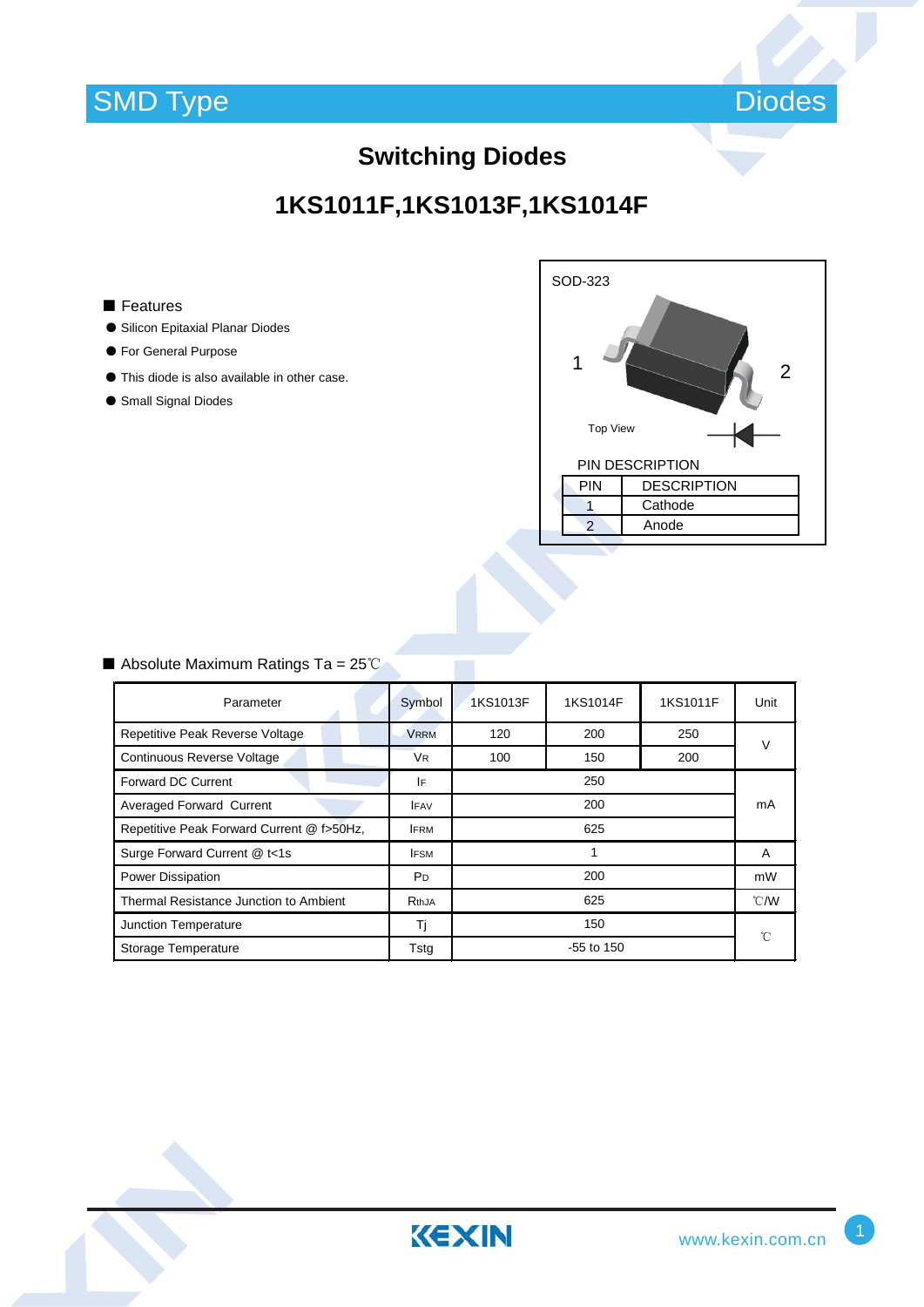

# **1KS1011F,1KS1013F,1KS1014F**

Electrical Characteristics Ta =  $25^{\circ}$ C

| Parameter                         |          | Symbol    | <b>Test Conditions</b>               | Min | Typ | Max  | Unit   |
|-----------------------------------|----------|-----------|--------------------------------------|-----|-----|------|--------|
| Reverse breakdown voltage         | 1KS1013F | V(BR)     | $IR= 1mA$                            | 120 |     |      |        |
|                                   | 1KS1014F |           |                                      | 200 |     |      |        |
|                                   | 1KS1011F |           |                                      | 250 |     |      | $\vee$ |
| Forward voltage                   |          | <b>VF</b> | $IF = 100$ mA                        |     |     | 1    |        |
|                                   |          |           | $IF = 200$ mA                        |     |     | 1.25 |        |
| Reverse voltage leakage current   | 1KS1013F | <b>IR</b> | $V_{R=100}V$                         |     |     | 100  | nA     |
|                                   | 1KS1013F |           | VR=100V, TJ=100°C                    |     |     | 15   | uA     |
|                                   | 1KS1014F |           | $V_{R=150V}$                         |     |     | 100  | nA     |
|                                   | 1KS1014F |           | VR=150V, TJ=100°C                    |     |     | 15   | uA     |
|                                   | 1KS1011F |           | $V_{R=200V}$                         |     |     | 100  | nA     |
|                                   | 1KS1011F |           | VR=200V, TJ=100°C                    |     |     | 15   | uA     |
| <b>Dynamic Forward Resistance</b> |          | ľf        | $F = 10$ mA                          |     | 5   |      | Ω      |
| Reverse Recovery Time             |          | trr       | $IF=IR=30mA, Irr=3mA, RL=100m\Omega$ |     |     | 50   | ns     |
| Diode capacitance                 |          | CD.       | $V_{R=0}V$ , f=1MHz                  |     | 1.5 |      | pF     |

### ■ Marking

| NΟ      | 1KS1013F | 1KS1014F | 1KS1011F |
|---------|----------|----------|----------|
| Marking | A8       | A9       | AA       |

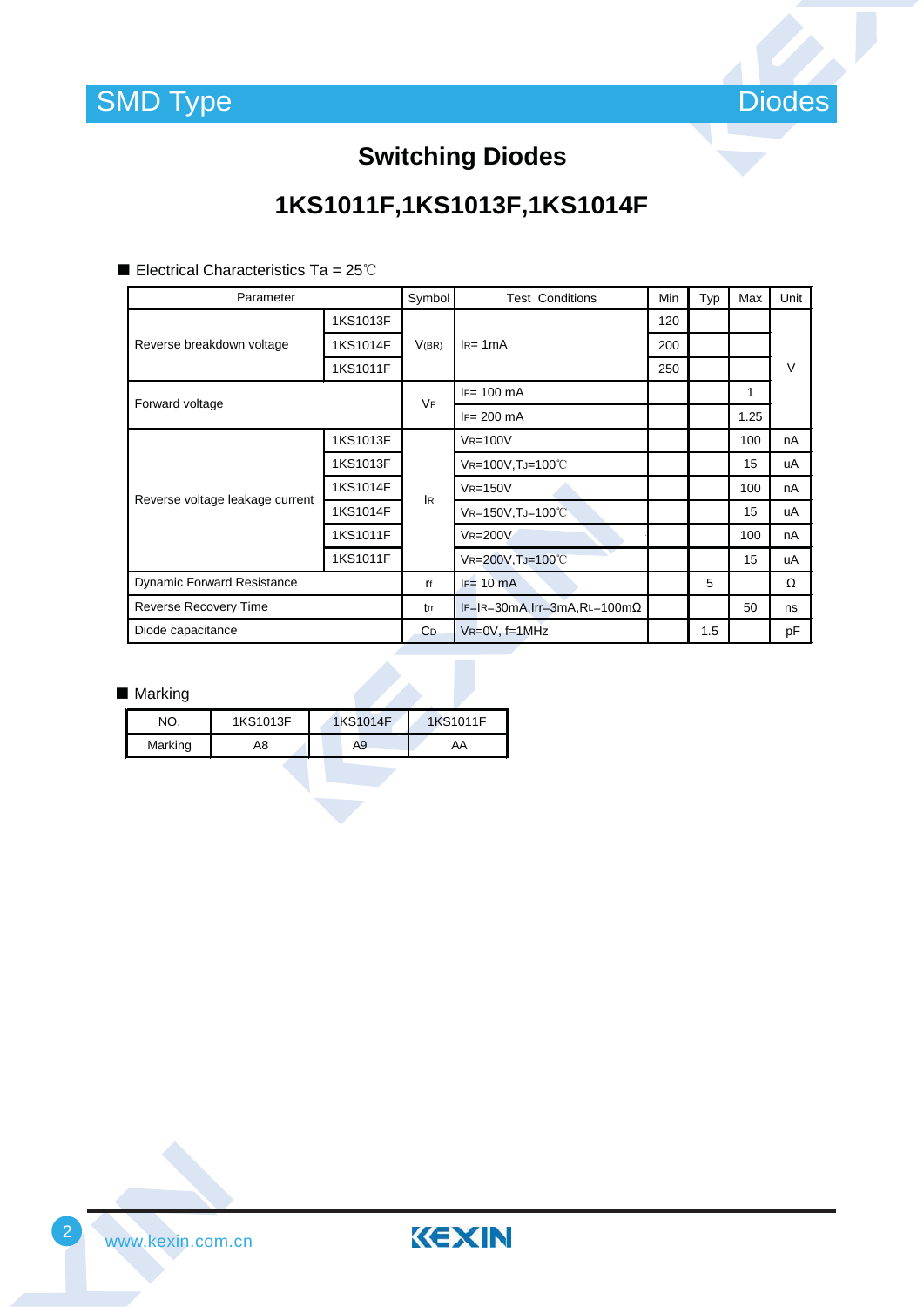

**1KS1011F,1KS1013F,1KS1014F**

KEXIN



Fig. 1 - Forward Current vs. Forward Voltage



Fig. 2 - Admissible Forward Current vs. Ambient Temperature



Fig. 5 - Leakage Current vs. Junction Temperature Fig. 6 - Capacitance vs. Reverse Voltage



Fig. 3 - Admissible Power Dissipation vs. Ambient Temperature



Fig. 4 - Dynamic Forward Resistance vs. Forward Current